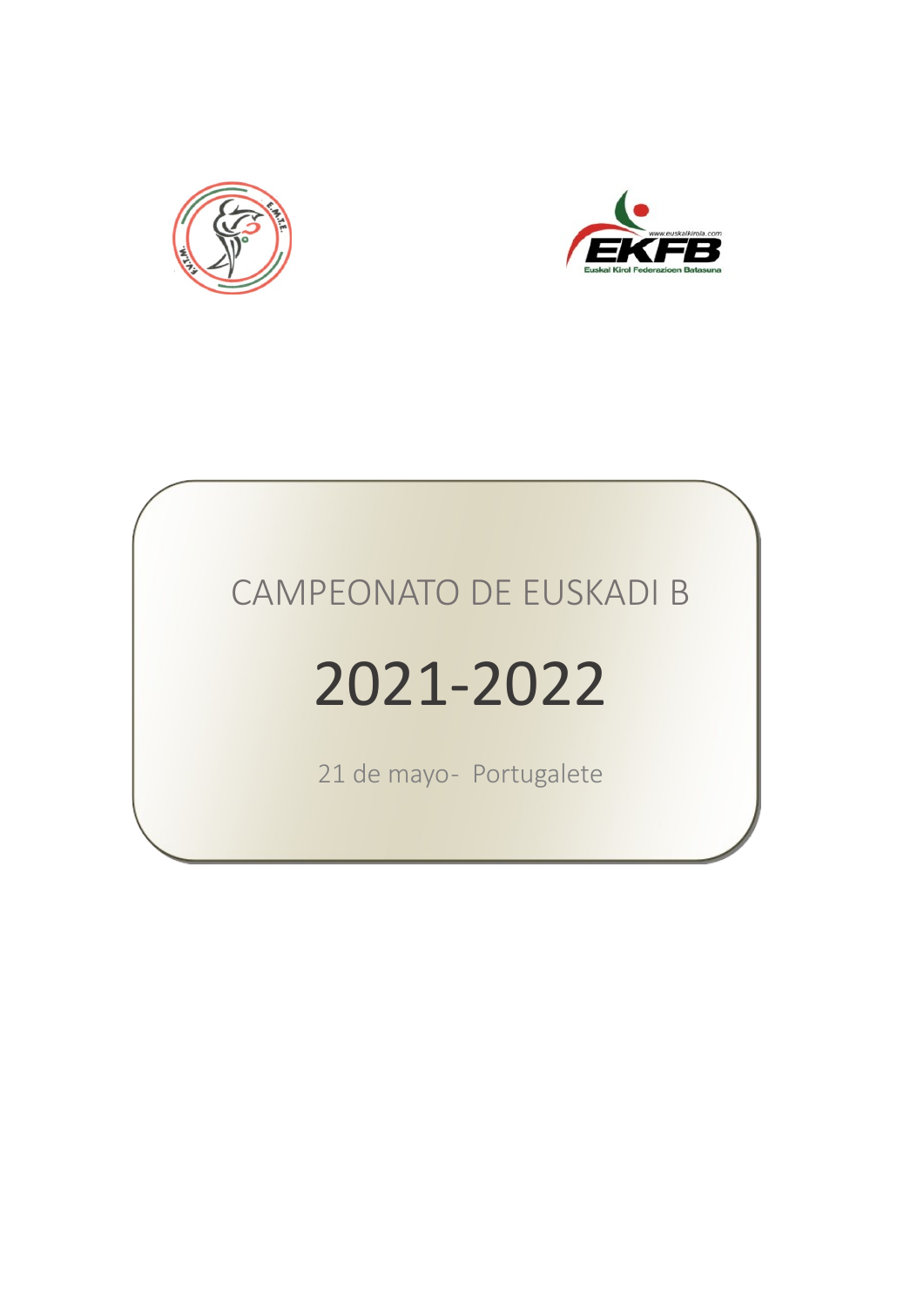## **CUADRO DE HONOR**

| JUGADOR            | <b>ICLUB</b>             |
|--------------------|--------------------------|
| 1ºINEREA AIZPURUA  | <b>ATL SAN SEBASTIAN</b> |
| 2ºIEDER CASTRESANA | <b>IGURE TALDE</b>       |
| 3ºIVICTOR SOTO     | <b>ICD LAUTARO</b>       |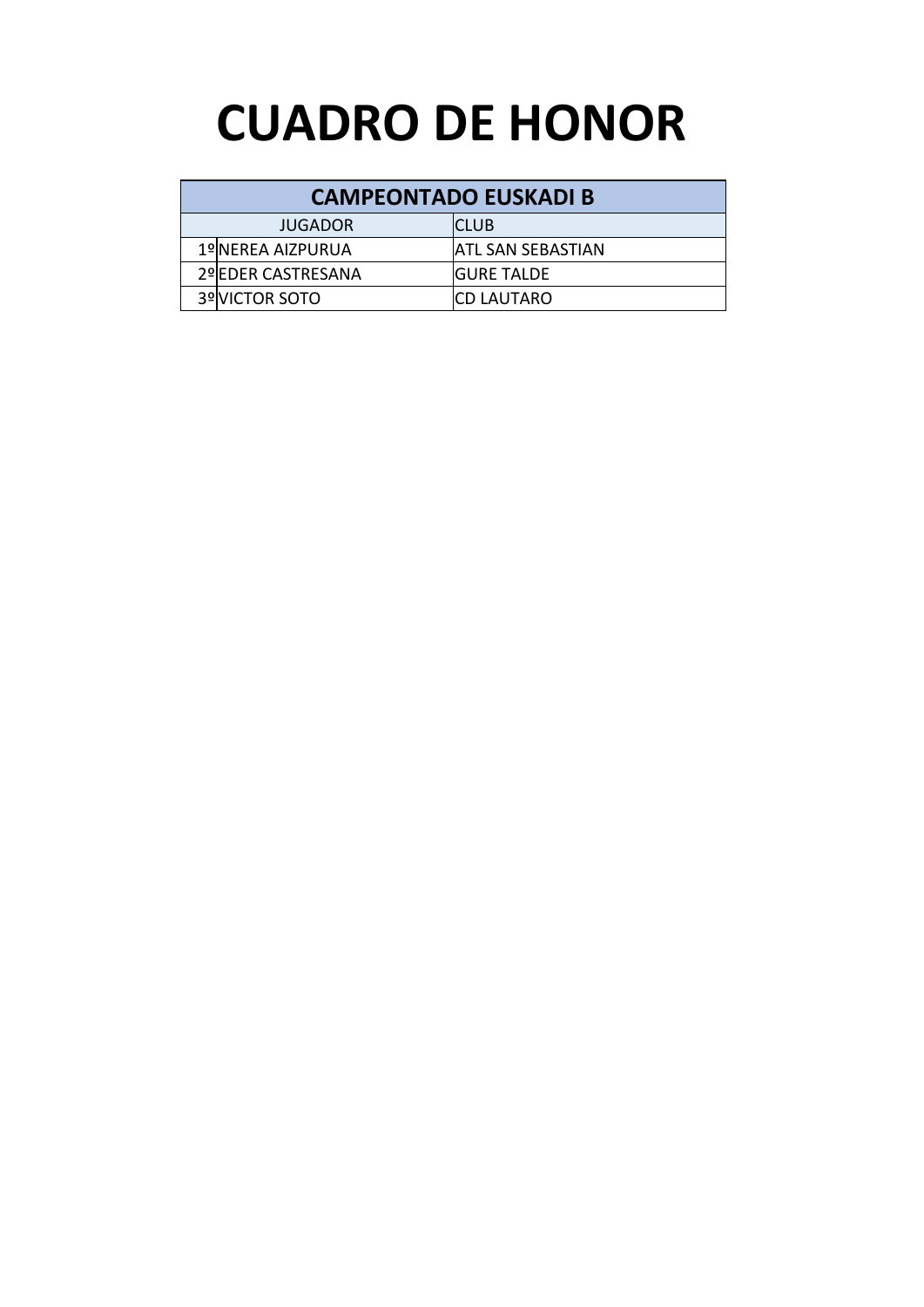| <b>CAMPEONATO EUSKADI B</b>         |                          |  |  |  |  |
|-------------------------------------|--------------------------|--|--|--|--|
| <b>NOMBRE Y APELLIDOS</b>           | <b>CLUB</b>              |  |  |  |  |
| <b>JOSE JOAQUIN DE FRANCISCO</b>    | ABADIÑO                  |  |  |  |  |
| <b>MARKEL ARROYO</b>                | ABADIÑO                  |  |  |  |  |
| <b>LUIS CARBAJO</b>                 | <b>ARTXANDAKO</b>        |  |  |  |  |
| <b>NEREA AIZPURUA</b>               | <b>ATL SAN SEBASTIAN</b> |  |  |  |  |
| <b>UNAX SAGARDIA</b>                | <b>ATL SAN SEBASTIAN</b> |  |  |  |  |
| <b>DANEL INCHAUSTI</b>              | ATL SAN SEBASTIAN        |  |  |  |  |
| <b>IKER ARETXAGA</b>                | <b>BASAURI</b>           |  |  |  |  |
| <b>ALEX BARR</b>                    | <b>BASAURI</b>           |  |  |  |  |
| <b>MARIO RAMOS</b>                  | <b>BASAURI</b>           |  |  |  |  |
| <b>PABLO TOMAS</b>                  | <b>BASAURI</b>           |  |  |  |  |
| MIKEL ANATOLI DUEÑAS                | <b>BASAURI</b>           |  |  |  |  |
| KOLDO CABALLERO                     | <b>BASAURI</b>           |  |  |  |  |
| <b>SERGIO CORTES</b>                | <b>BASAURI</b>           |  |  |  |  |
| <b>JULEN ESESUMAGA</b>              | <b>BASAURI</b>           |  |  |  |  |
| <b>CRISTIAN MACARIO</b>             | <b>CD BETI PREST MTK</b> |  |  |  |  |
| <b>TZU HUI KUO</b>                  | <b>CD BETI PREST MTK</b> |  |  |  |  |
| <b>GORKA BARRIO</b>                 | <b>CD BETI PREST MTK</b> |  |  |  |  |
| <b>VICTOR GONZALEZ DE ECHAVARRI</b> | <b>CD BETI PREST MTK</b> |  |  |  |  |
| <b>VICTOR SOTO</b>                  | <b>CD LAUTARO</b>        |  |  |  |  |
| IÑIGO LOPEZ                         | <b>CD LAUTARO</b>        |  |  |  |  |
| <b>ALAN BRANDON ANDRADE</b>         | CD TM PEÑASKAL           |  |  |  |  |
| <b>GONZALO CARMONA</b>              | <b>FEKOOR</b>            |  |  |  |  |
| <b>ANDRES ALONSO</b>                | <b>FEKOOR</b>            |  |  |  |  |
| ROBERTO PRADANOS                    | <b>FEKOOR</b>            |  |  |  |  |
| <b>ALFREDO COB</b>                  | <b>FEKOOR</b>            |  |  |  |  |
| <b>IBAI PEREZ</b>                   | <b>GURE TALDE</b>        |  |  |  |  |
| <b>ALAIN CARRASCO</b>               | <b>GURE TALDE</b>        |  |  |  |  |
| <b>MIKEL DEL BLANCO</b>             | <b>GURE TALDE</b>        |  |  |  |  |
| <b>KAIET MORAN</b>                  | <b>GURE TALDE</b>        |  |  |  |  |
| <b>EDER CASTRESANA</b>              | <b>GURE TALDE</b>        |  |  |  |  |
| <b>HAIYANG BARTOLOME</b>            | <b>IRUN LEKA ENEA</b>    |  |  |  |  |
| <b>AITOR VISCARRET</b>              | <b>IRUN LEKA ENEA</b>    |  |  |  |  |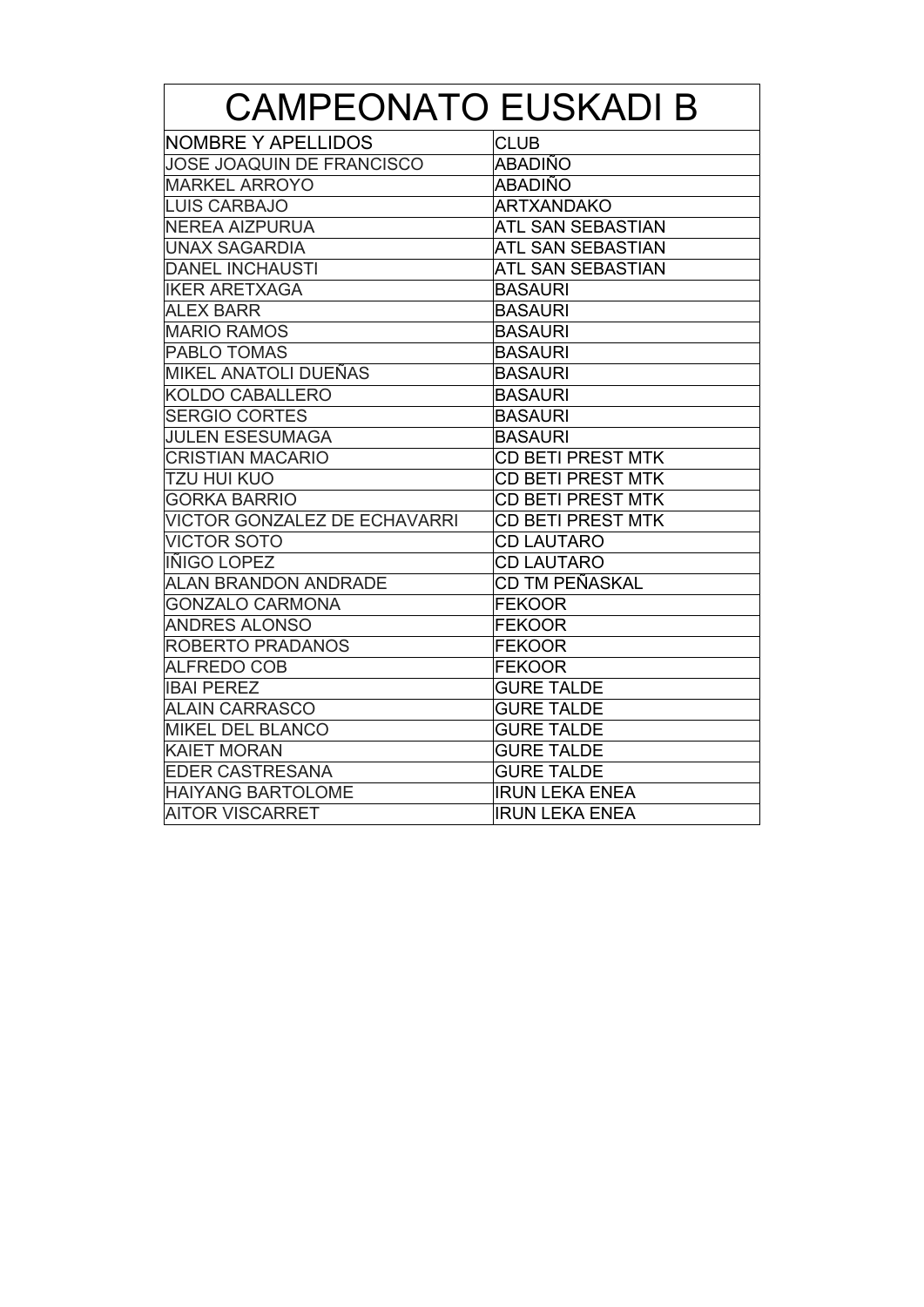### **SÁBADO 21 MAYO POLIDEPORTIVO ZUBIALDE**

|             | <b>MESA</b>               |                |                |                |                |                 |                |                |             |
|-------------|---------------------------|----------------|----------------|----------------|----------------|-----------------|----------------|----------------|-------------|
| <b>HORA</b> | 1                         | $\mathbf{2}$   | $\mathbf{3}$   | 4              | $5\phantom{1}$ | $6\phantom{1}6$ | $\overline{7}$ | 8              | <b>HORA</b> |
| 9:30        |                           |                |                |                |                |                 |                |                | 9:30        |
| 9:50        |                           |                |                |                |                |                 |                |                | 9:50        |
| 10:10       |                           |                |                |                |                |                 |                |                | 10:10       |
| 10:30       | G <sub>1</sub>            | G <sub>2</sub> | G <sub>3</sub> | G4             | G <sub>5</sub> | G <sub>6</sub>  | G7             | G8             | 10:30       |
| 10:50       |                           |                |                |                |                |                 |                |                | 10:50       |
| 11:10       |                           |                |                |                |                |                 |                |                | 11:10       |
| 11:30       |                           |                |                |                |                |                 |                |                | 11:30       |
| 11:50       |                           |                |                |                |                |                 |                |                | 11:50       |
| 12:10       | <b>OCTAVOS</b>            | <b>OCTAVOS</b> | <b>OCTAVOS</b> | <b>OCTAVOS</b> | <b>OCTAVOS</b> | <b>OCTAVOS</b>  | <b>OCTAVOS</b> | <b>OCTAVOS</b> | 12:10       |
| 12:40       | <b>CUARTOS</b>            | <b>CUARTOS</b> | <b>CUARTOS</b> | <b>CUARTOS</b> |                |                 |                |                | 12:40       |
| 13:10       | <b>SEMIS</b>              | <b>SEMIS</b>   |                |                |                |                 |                |                | 13:10       |
| 13:40       | <b>FINAL</b>              | 3º Y 4º        |                |                |                |                 |                |                | 13:40       |
| 14:10       | <b>ENTREGA DE TROFEOS</b> |                |                |                |                |                 |                | 14:10          |             |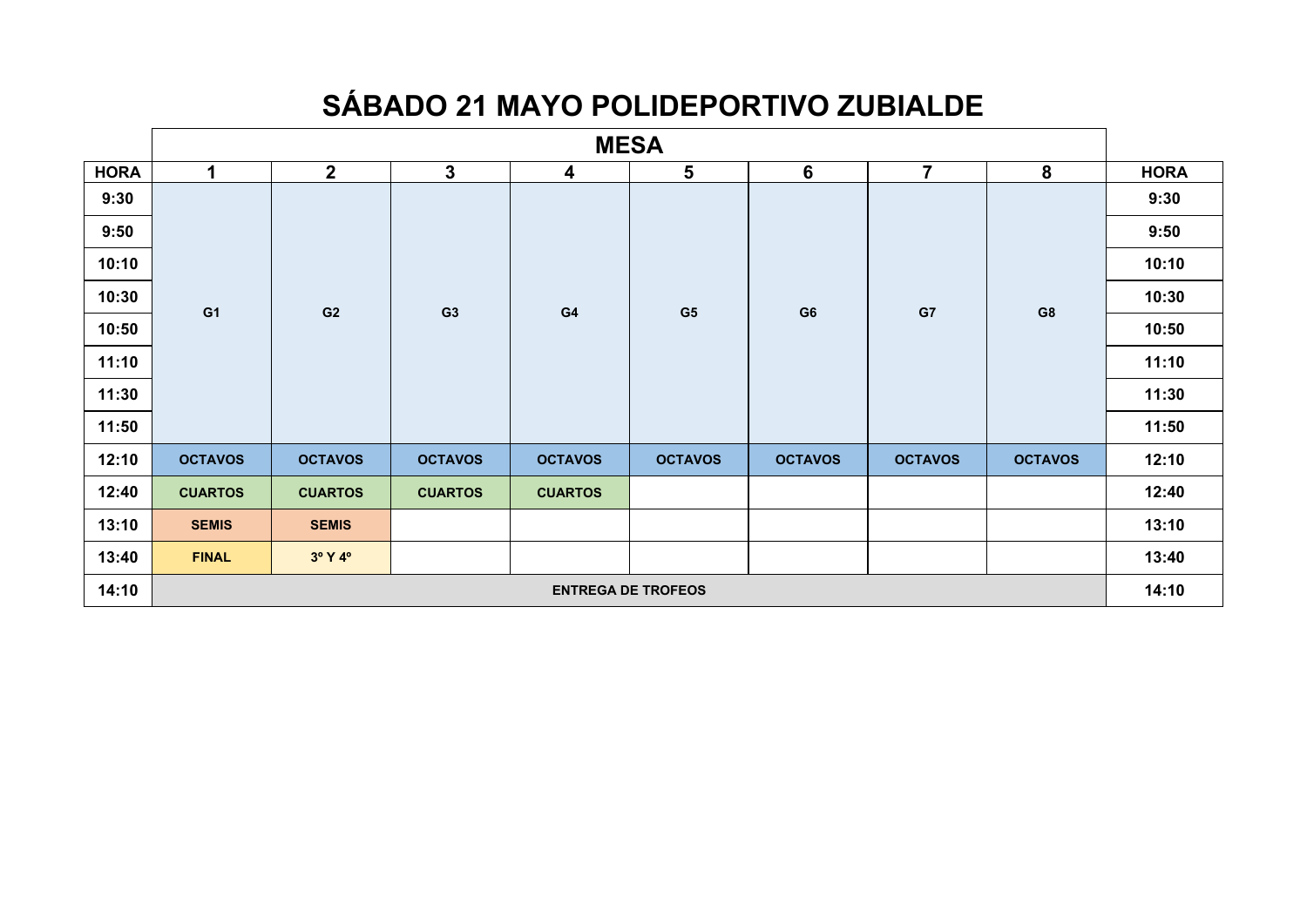## **SORTEO GRUPOS**

| <b>GRUPO 1</b>       |                   | <b>GRUPO 2</b>       |                   |
|----------------------|-------------------|----------------------|-------------------|
| NEREA AIZPURUA       | ATL SAN SEBASTIAN | VICTOR SOTO          | <b>CD LAUTARC</b> |
| MARKEL ARROYO        | <b>ABADIÑO</b>    | MIKEL DEL BLANCO     | <b>GURE TALDE</b> |
| <b>KAIET MORAN</b>   | <b>GURE TALDE</b> | MIKEL ANATOLI DUEÑAS | <b>BASAURI</b>    |
| <b>SERGIO CORTES</b> | <b>BASAURI</b>    | <b>GORKA BARRIO</b>  | CD BETI PREST I   |

| <b>GRUPO 3</b>               |                   | <b>GRUPO 4</b>    |                  |
|------------------------------|-------------------|-------------------|------------------|
| IÑIGO LOPEZ                  | <b>CD LAUTARO</b> | <b>IBAI PEREZ</b> | <b>GURE TALI</b> |
| <b>IKER ARETXAGA</b>         | <b>BASAURI</b>    | DANEL INCHAUSTI   | ATL SAN SEBA     |
| <b>GONZALO CARMONA</b>       | <b>FEKOOR</b>     | ANDRES ALONSO     | <b>FEKOOR</b>    |
| VICTOR GONZALEZ DE ECHAVARRI | CD BETI PREST MTK | KOLDO CABALLERO   | <b>BASAUR</b>    |

| <b>GRUPO 5</b>  |                   | <b>GRUPO 6</b>            |                |
|-----------------|-------------------|---------------------------|----------------|
| ALAIN CARRASCO  | <b>GURE TALDE</b> | <b>HAIYANG BARTOLOME</b>  | IRUN LEKA ENE  |
| TZU HUI KUO     | CD BETI PREST MTK | JOSE JOAQUIN DE FRANCISCO | <b>ABADIÑO</b> |
| EDER CASTRESANA | <b>GURE TALDE</b> | ALEX BARR                 | <b>BASAURI</b> |
| JULEN ESESUMAGA | <b>BASAURI</b>    | LUIS CARBAJO              | ARTXANDAKO     |

| <b>GRUPO 7</b>   |                   | <b>GRUPO 8</b>         |                    |
|------------------|-------------------|------------------------|--------------------|
| CRISTIAN MACARIO | CD BETI PREST MTK | ALAN BRANDON ANDRADE   | CD TM PEÑAS        |
| UNAX SAGARDIA    | ATL SAN SEBASTIAN | <b>AITOR VISCARRET</b> | <b>IRUN LEKA E</b> |
| PABLO TOMAS      | <b>BASAURI</b>    | <b>MARIO RAMOS</b>     | BASAURI            |
| ROBERTO PRADANOS | FEKOOR            | ALFREDO COB            | <b>FEKOOR</b>      |

| <b>GRUPO 1</b>       |                   | <b>GRUPO 2</b>       |                   |
|----------------------|-------------------|----------------------|-------------------|
| NEREA AIZPURUA       | ATL SAN SEBASTIAN | VICTOR SOTO          | CD LAUTARO        |
| MARKEL ARROYO        | ABADIÑO           | MIKEL DEL BLANCO     | <b>GURE TALDE</b> |
| KAIET MORAN          | <b>GURE TALDE</b> | MIKEL ANATOLI DUEÑAS | <b>BASAURI</b>    |
| <b>SERGIO CORTES</b> | <b>BASAURI</b>    | <b>GORKA BARRIO</b>  | CD BETI PREST MTK |

| <b>GRUPO 3</b>       |                   | <b>GRUPO 4</b>    |                   |
|----------------------|-------------------|-------------------|-------------------|
| IÑIGO LOPEZ          | CD LAUTARO        | <b>IBAI PEREZ</b> | <b>GURE TALDE</b> |
| IKER ARETXAGA        | <b>BASAURI</b>    | DANEL INCHAUSTI   | ATL SAN SEBASTIAN |
| DNZALO CARMONA       | <b>FEKOOR</b>     | ANDRES ALONSO     | <b>FEKOOR</b>     |
| ONZALEZ DE ECHAVARRI | CD BETI PREST MTK | KOLDO CABALLERO   | <b>BASAURI</b>    |

| <b>GRUPO 5</b>  |                   | <b>GRUPO 6</b>            |                       |
|-----------------|-------------------|---------------------------|-----------------------|
| ALAIN CARRASCO  | <b>GURE TALDE</b> | HAIYANG BARTOLOME         | <b>IRUN LEKA ENEA</b> |
| TZU HUI KUO     | CD BETI PREST MTK | JOSE JOAQUIN DE FRANCISCO | ABADIÑO               |
| DER CASTRESANA: | <b>GURE TALDE</b> | ALEX BARR                 | <b>BASAURI</b>        |
| ULEN ESESUMAGA  | <b>BASAURI</b>    | LUIS CARBAJO              | ARTXANDAKO            |

| <b>GRUPO 7</b>   |                   | <b>GRUPO 8</b>       |                |
|------------------|-------------------|----------------------|----------------|
| CRISTIAN MACARIO | CD BETI PREST MTK | ALAN BRANDON ANDRADE | CD TM PEÑASKAL |
| UNAX SAGARDIA    | ATL SAN SEBASTIAN | AITOR VISCARRET      | IRUN LEKA ENEA |
| PABLO TOMAS      | <b>BASAURI</b>    | MARIO RAMOS          | <b>BASAURI</b> |
| OBERTO PRADANOS. | FEKOOR            | ALFREDO COB          | <b>FEKOOR</b>  |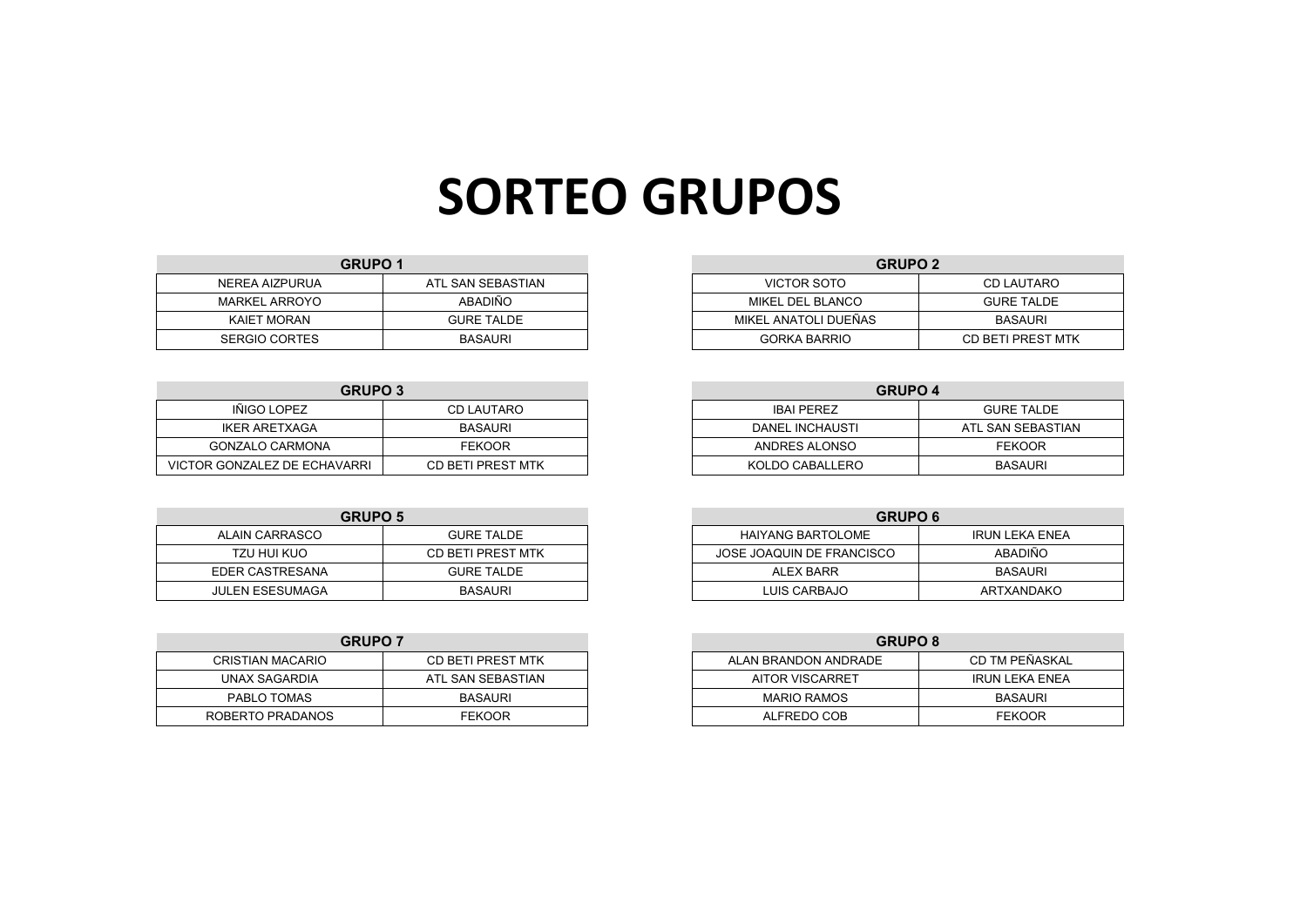|   | LOCAL DE JUEGO:        | <b>POLIDEPORTIVO ZUBIALDE</b> | 21-may-22         |       |      |  |  |  |
|---|------------------------|-------------------------------|-------------------|-------|------|--|--|--|
|   | GRUPO:                 | MESA N°:                      |                   | HORA: | 9:30 |  |  |  |
|   | <b>JUGADORES</b>       | Nº LICENCIA<br>D.N.I.         | <b>CLUB</b>       |       |      |  |  |  |
|   | <b>INEREA AIZPURUA</b> |                               | ATL SAN SEBASTIAN |       |      |  |  |  |
| 2 | <b>MARKEL ARROYO</b>   |                               | ABADIÑO           |       |      |  |  |  |
| 3 | <b>KAIET MORAN</b>     |                               | <b>GURE TALDE</b> |       |      |  |  |  |
| 4 | <b>ISERGIO CORTES</b>  |                               | <b>BASAURI</b>    |       |      |  |  |  |

| Arbitro              |                | <b>JUGADORES</b>       |    | <b>RESULTADO</b> | <b>GANADOR</b> |                |    |    |                       |
|----------------------|----------------|------------------------|----|------------------|----------------|----------------|----|----|-----------------------|
| <b>KAIET MORAN</b>   |                | 4 <b>SERGIO CORTES</b> | 3  | 8                | 9              |                |    |    |                       |
|                      |                | <b>INEREA AIZPURUA</b> | 11 | 11               | 11             |                |    |    | NEREA AIZPURUA        |
| <b>SERGIO CORTES</b> |                | 3 KAIET MORAN          | 5  | 14               | 11             | 11             | 11 | 13 | <b>KAIET MORAN</b>    |
|                      | 2              | <b>IMARKEL ARROYO</b>  | 11 | 12               | 13             | 4              | 5  |    |                       |
| <b>MARKEL ARROYO</b> | 3              | <b>IKAIET MORAN</b>    | 8  | 14               | 10             |                |    |    |                       |
|                      |                | <b>INEREA AIZPURUA</b> | 11 | 16               | 12             |                |    |    | NEREA AIZPURUA        |
| NEREA AIZPURUA       |                | 4 <b>SERGIO CORTES</b> | 5  | 8                | 11             | $\overline{2}$ |    |    |                       |
|                      | 2              | <b>IMARKEL ARROYO</b>  | 11 | 11               | 8              | 11             |    |    | <b>MARKEL ARROYO</b>  |
| <b>MARKEL ARROYO</b> |                | 4 <b>SERGIO CORTES</b> | 4  | 7                | 5              |                |    |    |                       |
|                      | 3              | <b>KAIET MORAN</b>     | 11 | 11               | 11             |                |    |    | <b>KAIET MORAN</b>    |
| <b>SERGIO CORTES</b> | $\overline{2}$ | <b>IMARKEL ARROYO</b>  | 8  | 11               | 6              | 6              |    |    |                       |
|                      | 1              | <b>INEREA AIZPURUA</b> | 11 | 7                | 11             | 11             |    |    | <b>NEREA AIZPURUA</b> |

|                  | <b>PUNTOS</b> |     | <b>JUEGOS TANTOS CLASIFICACION</b> |
|------------------|---------------|-----|------------------------------------|
| 1 NEREA AIZPURUA |               | 112 |                                    |
| 2 MARKEL ARROYO  |               | 117 |                                    |
| 3 KAIET MORAN    |               | 117 |                                    |
| 4 SERGIO CORTES  |               | 62  |                                    |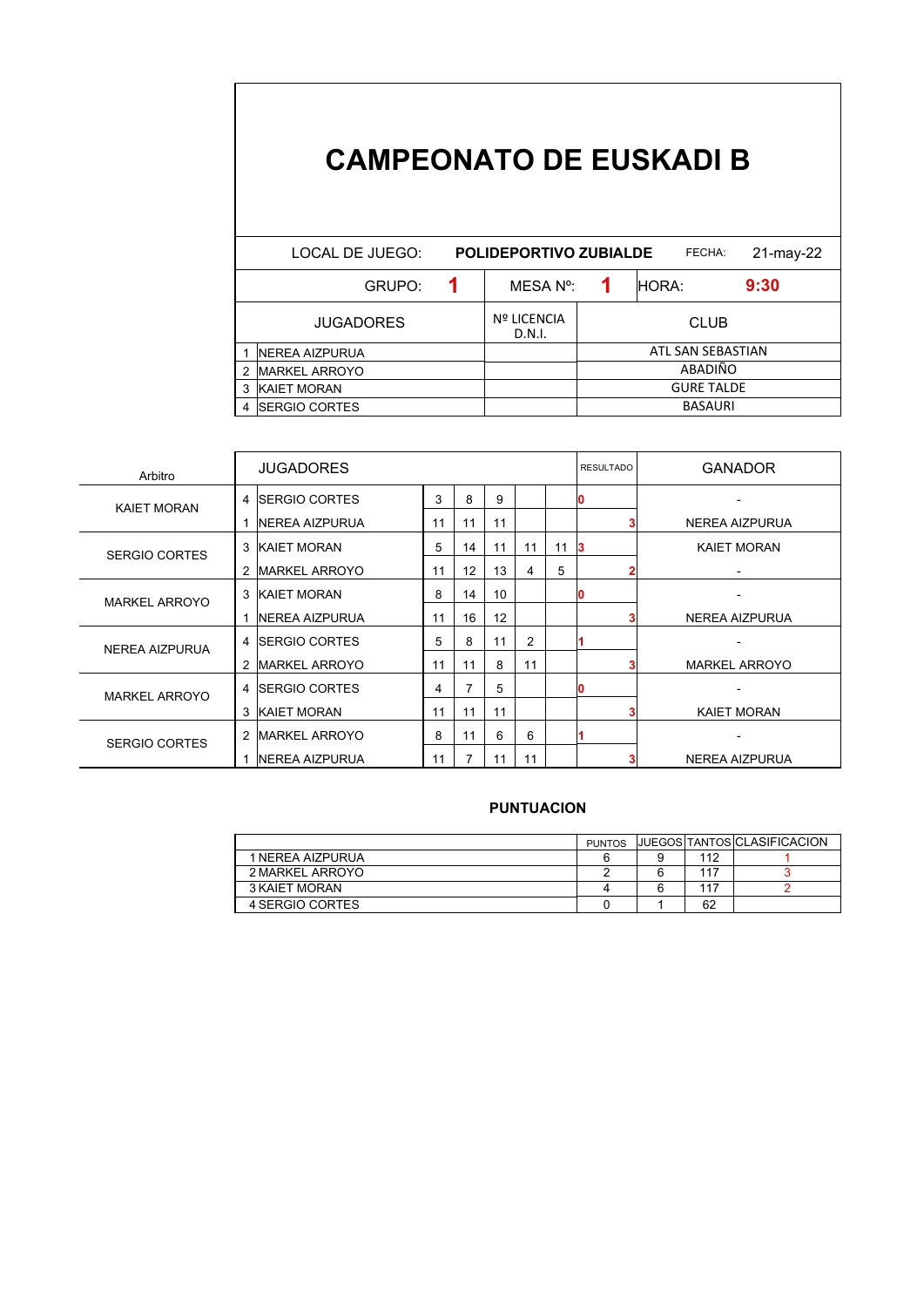|   | LOCAL DE JUEGO:          | <b>POLIDEPORTIVO ZUBIALDE</b><br>FECHA: |                              |                   |                   |       |  |      |  |  |
|---|--------------------------|-----------------------------------------|------------------------------|-------------------|-------------------|-------|--|------|--|--|
|   | 2<br>GRUPO:              |                                         | MESA Nº:                     |                   | 2                 | HORA: |  | 9:30 |  |  |
|   | <b>JUGADORES</b>         |                                         | <b>Nº LICENCIA</b><br>D.N.I. | <b>CLUB</b>       |                   |       |  |      |  |  |
|   | <b>NICTOR SOTO</b>       |                                         |                              |                   | <b>CD LAUTARO</b> |       |  |      |  |  |
| 2 | <b>IMIKEL DEL BLANCO</b> |                                         |                              | <b>GURE TALDE</b> |                   |       |  |      |  |  |
| 3 | MIKEL ANATOLI DUEÑAS     |                                         | <b>BASAURI</b>               |                   |                   |       |  |      |  |  |
| 4 | <b>IGORKA BARRIO</b>     |                                         | <b>CD BETI PREST MTK</b>     |                   |                   |       |  |      |  |  |

| Arbitro                 |   | <b>JUGADORES</b>             |    | <b>RESULTADO</b> | <b>GANADOR</b> |    |    |  |                      |
|-------------------------|---|------------------------------|----|------------------|----------------|----|----|--|----------------------|
| MIKEL ANATOLI DUEÑAS    |   | <b>IGORKA BARRIO</b><br>4    |    | 6                | 4              |    |    |  |                      |
|                         |   | <b>NICTOR SOTO</b>           | 11 | 11               | 11             |    |    |  | VICTOR SOTO          |
| <b>GORKA BARRIO</b>     | 3 | <b>MIKEL ANATOLI DUEÑAS</b>  | 10 | 10               | 14             | 7  |    |  |                      |
|                         | 2 | <b>IMIKEL DEL BLANCO</b>     | 12 | 12               | 12             | 11 |    |  | MIKEL DEL BLANCO     |
| <b>MIKEL DEL BLANCO</b> | 3 | <b>MIKEL ANATOLI DUEÑAS</b>  | 7  | 9                | 11             | 11 | 9  |  |                      |
|                         |   | <b>NICTOR SOTO</b>           | 11 | 11               |                | 9  | 11 |  | <b>VICTOR SOTO</b>   |
| <b>VICTOR SOTO</b>      |   | 4 IGORKA BARRIO              | 2  | 6                | 8              |    |    |  |                      |
|                         | 2 | <b>IMIKEL DEL BLANCO</b>     | 11 | 11               | 11             |    |    |  | MIKEL DEL BLANCO     |
| <b>MIKEL DEL BLANCO</b> |   | 4 IGORKA BARRIO              |    | 8                | 8              |    |    |  |                      |
|                         | 3 | <b>IMIKEL ANATOLI DUEÑAS</b> | 11 | 11               | 11             |    |    |  | MIKEL ANATOLI DUEÑAS |
| <b>GORKA BARRIO</b>     | 2 | <b>IMIKEL DEL BLANCO</b>     | 6  | 6                | 5              |    |    |  |                      |
|                         |   | <b>NICTOR SOTO</b>           | 11 | 11               | 11             |    |    |  | <b>VICTOR SOTO</b>   |

|                        | <b>PUNTOS</b> |     | <b>JUEGOS TANTOS CLASIFICACION</b> |
|------------------------|---------------|-----|------------------------------------|
| 1 VICTOR SOTO          |               | 115 |                                    |
| 2 MIKEL DEL BLANCO     |               | 97  |                                    |
| 3 MIKEL ANATOLI DUEÑAS |               | 121 |                                    |
| 4 GORKA BARRIO         |               | 53  |                                    |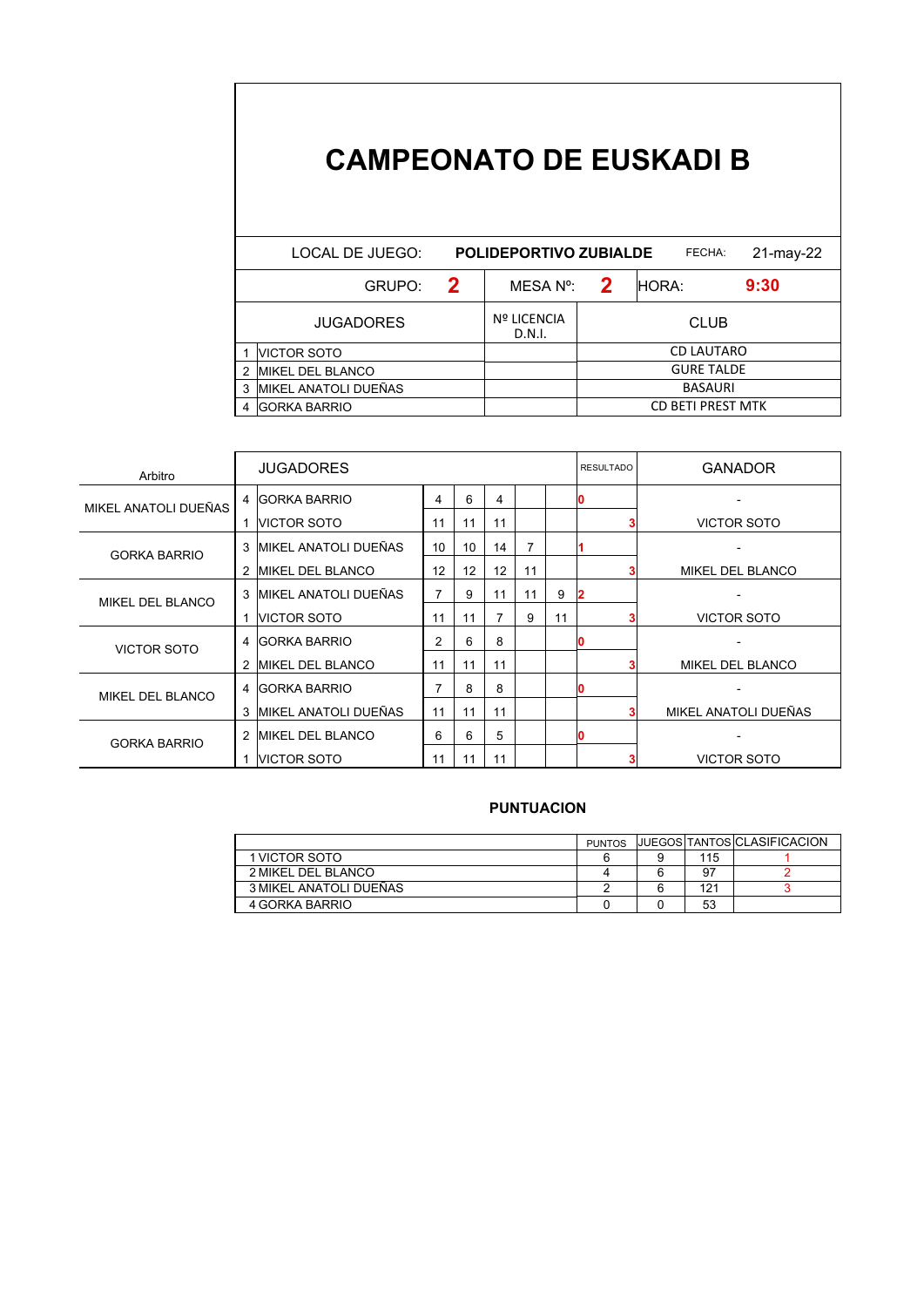|   | LOCAL DE JUEGO:                |   | <b>POLIDEPORTIVO ZUBIALDE</b> |                          | FECHA:            | 21-may-22 |  |  |
|---|--------------------------------|---|-------------------------------|--------------------------|-------------------|-----------|--|--|
|   | GRUPO:                         | 3 | MESA N°:                      | 3                        | IHORA:            | 9:30      |  |  |
|   | <b>JUGADORES</b>               |   | <b>Nº LICENCIA</b><br>D.N.I.  | <b>CLUB</b>              |                   |           |  |  |
|   | IÑIGO LOPEZ                    |   |                               |                          | <b>CD LAUTARO</b> |           |  |  |
| 2 | <b>IKER ARETXAGA</b>           |   |                               | <b>BASAURI</b>           |                   |           |  |  |
| 3 | <b>GONZALO CARMONA</b>         |   |                               | <b>FEKOOR</b>            |                   |           |  |  |
|   | 4 VICTOR GONZALEZ DE ECHAVARRI |   |                               | <b>CD BETI PREST MTK</b> |                   |           |  |  |

| Arbitro                             | <b>JUGADORES</b>                     | <b>RESULTADO</b> | <b>GANADOR</b> |    |    |    |  |                        |
|-------------------------------------|--------------------------------------|------------------|----------------|----|----|----|--|------------------------|
| GONZALO CARMONA                     | 4 VICTOR GONZALEZ DE ECHAVARRI       |                  |                | 7  |    |    |  |                        |
|                                     | IÑIGO LOPEZ                          | 11               | 11             | 11 |    |    |  | <b>IÑIGO LOPEZ</b>     |
| VICTOR GONZALEZ DE ECHAVARRI        | 3 GONZALO CARMONA                    |                  |                | 6  | 11 | 12 |  | <b>GONZALO CARMONA</b> |
|                                     | 2 IKER ARETXAGA                      | 11               | 5              | 11 |    | 10 |  |                        |
| <b>IKER ARETXAGA</b>                | 3 GONZALO CARMONA                    |                  |                | 7  |    |    |  |                        |
|                                     | IÑIGO LOPEZ                          | 11               | 11             | 11 |    |    |  | <b>IÑIGO LOPEZ</b>     |
| IÑIGO LOPEZ                         | 4 VICTOR GONZALEZ DE ECHAVARRI<br>10 |                  | 5.             | 9  |    |    |  |                        |
|                                     | 2 IKER ARETXAGA                      | 12               | 11             | 11 |    |    |  | <b>IKER ARETXAGA</b>   |
| <b>IKER ARETXAGA</b>                | 4 VICTOR GONZALEZ DE ECHAVARRI       | 9                | 13             | 5  | 8  |    |  |                        |
|                                     | 3 GONZALO CARMONA                    | 11               | 11             | 11 | 11 |    |  | <b>GONZALO CARMONA</b> |
| <b>VICTOR GONZALEZ DE ECHAVARRI</b> | 2 IKER ARETXAGA                      |                  |                | 11 | 13 |    |  | <b>IKER ARETXAGA</b>   |
|                                     | INIGO LOPEZ                          | 11               |                | 9  | 11 |    |  |                        |

|                                | <b>PUNTOS</b> |     | <b>IJUEGOS TANTOS ICLASIFICACION</b> |
|--------------------------------|---------------|-----|--------------------------------------|
| 1 IÑIGO LOPEZ                  |               | 101 |                                      |
| 2 IKER ARETXAGA                |               | 122 |                                      |
| 3 GONZALO CARMONA              |               | 105 |                                      |
| 4 VICTOR GONZALEZ DE ECHAVARRI |               | 73  |                                      |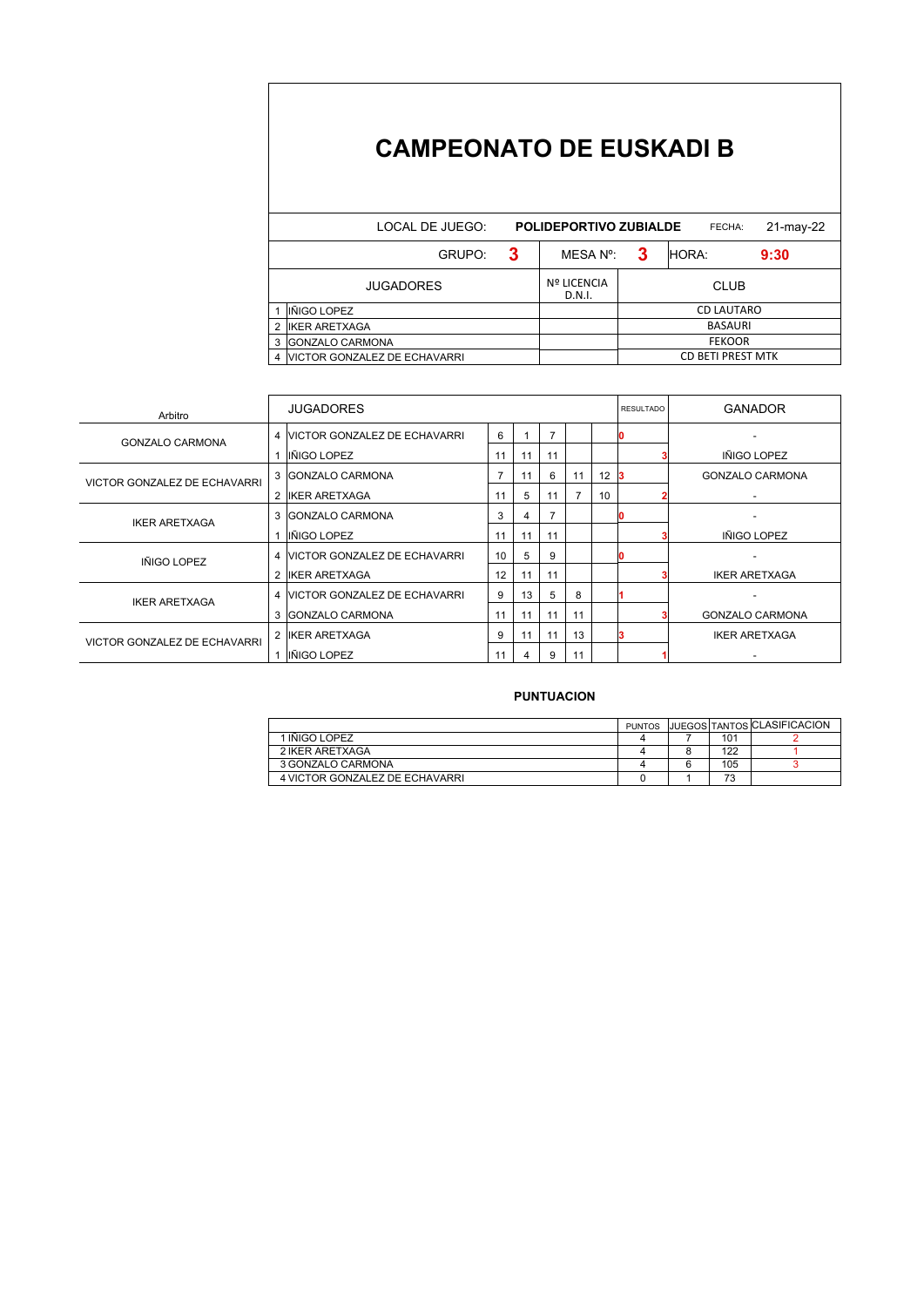|                           | LOCAL DE JUEGO:        |   | <b>POLIDEPORTIVO ZUBIALDE</b> | 21-may-22         |                   |      |  |  |  |
|---------------------------|------------------------|---|-------------------------------|-------------------|-------------------|------|--|--|--|
|                           | GRUPO:                 | 4 | MESA Nº:                      | 4                 | HORA:             | 9:30 |  |  |  |
|                           | <b>JUGADORES</b>       |   | Nº LICENCIA<br>D.N.I.         |                   | <b>CLUB</b>       |      |  |  |  |
|                           | IIBAI PEREZ            |   |                               |                   | <b>GURE TALDE</b> |      |  |  |  |
| 2                         | <b>DANEL INCHAUSTI</b> |   |                               | ATL SAN SEBASTIAN |                   |      |  |  |  |
| <b>ANDRES ALONSO</b><br>3 |                        |   |                               | <b>FEKOOR</b>     |                   |      |  |  |  |
| 4                         | KOLDO CABALLERO        |   |                               | <b>BASAURI</b>    |                   |      |  |  |  |

| Arbitro                |   | <b>JUGADORES</b>       |    |          |          |    | <b>RESULTADO</b> | <b>GANADOR</b>         |
|------------------------|---|------------------------|----|----------|----------|----|------------------|------------------------|
| ANDRES ALONSO          |   | 4 KOLDO CABALLERO      | 0  | $\Omega$ | $\Omega$ |    |                  |                        |
|                        | 1 | <b>IBAI PEREZ</b>      | 11 | 11       | 11       |    |                  | <b>IBAI PEREZ</b>      |
| KOLDO CABALLERO        | 3 | <b>ANDRES ALONSO</b>   | 6  | 11       | 10       | 7  |                  |                        |
|                        | 2 | <b>DANEL INCHAUSTI</b> | 11 | 9        | 12       | 11 |                  | <b>DANEL INCHAUSTI</b> |
| <b>DANEL INCHAUSTI</b> | 3 | <b>ANDRES ALONSO</b>   | 8  | 8        | 9        |    |                  |                        |
|                        |   | <b>IBAI PEREZ</b>      | 11 | 11       | 11       |    |                  | <b>IBAI PEREZ</b>      |
| <b>IBAI PEREZ</b>      |   | 4 KOLDO CABALLERO      | 0  | $\Omega$ | $\Omega$ |    |                  |                        |
|                        | 2 | <b>DANEL INCHAUSTI</b> | 11 | 11       | 11       |    |                  | <b>DANEL INCHAUSTI</b> |
| <b>DANEL INCHAUSTI</b> |   | 4 KOLDO CABALLERO      | 0  | $\Omega$ | $\Omega$ |    |                  |                        |
|                        | 3 | <b>ANDRES ALONSO</b>   | 11 | 11       | 11       |    |                  | ANDRES ALONSO          |
| KOLDO CABALLERO        | 2 | <b>DANEL INCHAUSTI</b> | 9  | 9        | 8        |    |                  |                        |
|                        |   | <b>IBAI PEREZ</b>      | 11 | 11       | 11       |    |                  | <b>IBAI PEREZ</b>      |

|                   | <b>PUNTOS</b> |     | <b>JUEGOS TANTOS CLASIFICACION</b> |
|-------------------|---------------|-----|------------------------------------|
| 1 IBAI PFRFZ      |               | 99  |                                    |
| 2 DANEL INCHAUSTI |               | 102 |                                    |
| 3 ANDRES ALONSO   |               | 92  |                                    |
| 4 KOLDO CABALLERO |               |     |                                    |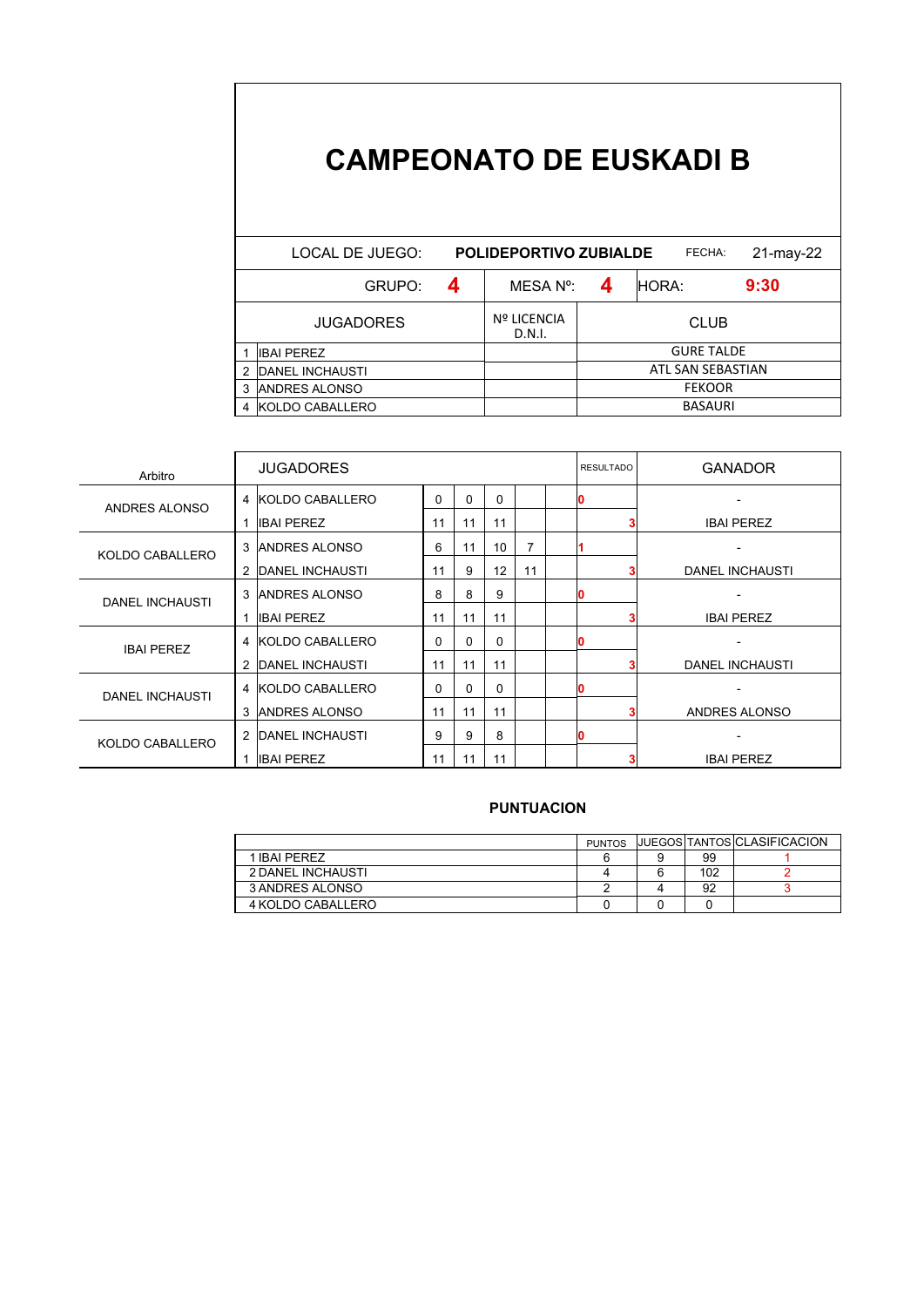|   | LOCAL DE JUEGO:         | <b>POLIDEPORTIVO ZUBIALDE</b> |   | FECHA:                   | 21-may-22 |  |  |  |
|---|-------------------------|-------------------------------|---|--------------------------|-----------|--|--|--|
|   | 5<br>GRUPO:             | MESA N°:                      | 5 | HORA:                    | 9:30      |  |  |  |
|   | <b>JUGADORES</b>        | <b>Nº LICENCIA</b><br>D.N.I.  |   | <b>CLUB</b>              |           |  |  |  |
|   | <b>ALAIN CARRASCO</b>   |                               |   | <b>GURE TALDE</b>        |           |  |  |  |
|   | tzu hui kuo             |                               |   | <b>CD BETI PREST MTK</b> |           |  |  |  |
| 3 | <b>IEDER CASTRESANA</b> |                               |   | <b>GURE TALDE</b>        |           |  |  |  |
| 4 | <b>JULEN ESESUMAGA</b>  |                               |   | <b>BASAURI</b>           |           |  |  |  |

| Arbitro                | <b>JUGADORES</b> |                         |    |    |    |    |  | <b>RESULTADO</b> | <b>GANADOR</b>         |
|------------------------|------------------|-------------------------|----|----|----|----|--|------------------|------------------------|
| EDER CASTRESANA        |                  | 4 JULEN ESESUMAGA       | 4  | 8  | 4  |    |  |                  |                        |
|                        | 1                | <b>IALAIN CARRASCO</b>  | 11 | 11 | 11 |    |  |                  | <b>ALAIN CARRASCO</b>  |
| <b>JULEN ESESUMAGA</b> | 3                | <b>IEDER CASTRESANA</b> | 11 | 11 | 11 |    |  |                  | <b>EDER CASTRESANA</b> |
|                        | 2                | TZU HUI KUO             | 5  | 7  | 5  |    |  |                  |                        |
| TZU HUI KUO            | 3                | <b>IEDER CASTRESANA</b> | 12 | 11 | 11 |    |  |                  | EDER CASTRESANA        |
|                        |                  | <b>ALAIN CARRASCO</b>   | 10 | 4  | 6  |    |  |                  |                        |
| <b>ALAIN CARRASCO</b>  |                  | 4 JULEN ESESUMAGA       | 11 | 11 | 11 |    |  |                  | <b>JULEN ESESUMAGA</b> |
|                        | $\overline{2}$   | TZU HUI KUO             | 4  | 9  | 8  |    |  |                  |                        |
| TZU HUI KUO            | 4                | <b>JULEN ESESUMAGA</b>  | 12 | 5  | 5  | 8  |  |                  |                        |
|                        | 3                | <b>IEDER CASTRESANA</b> | 10 | 11 | 11 | 11 |  |                  | <b>EDER CASTRESANA</b> |
| <b>JULEN ESESUMAGA</b> | $\overline{2}$   | TZU HUI KUO             | 9  | 11 | 3  | 7  |  |                  |                        |
|                        |                  | <b>ALAIN CARRASCO</b>   | 11 | 9  | 11 | 11 |  |                  | <b>ALAIN CARRASCO</b>  |

|                   | <b>PUNTOS</b> |     | <b>JUEGOS TANTOS CLASIFICACION</b> |
|-------------------|---------------|-----|------------------------------------|
| 1 ALAIN CARRASCO  |               | 95  |                                    |
| 2 TZU HUI KUO     |               | 68  |                                    |
| 3 EDER CASTRESANA |               | 110 |                                    |
| 4 JULEN ESESUMAGA |               | 79  |                                    |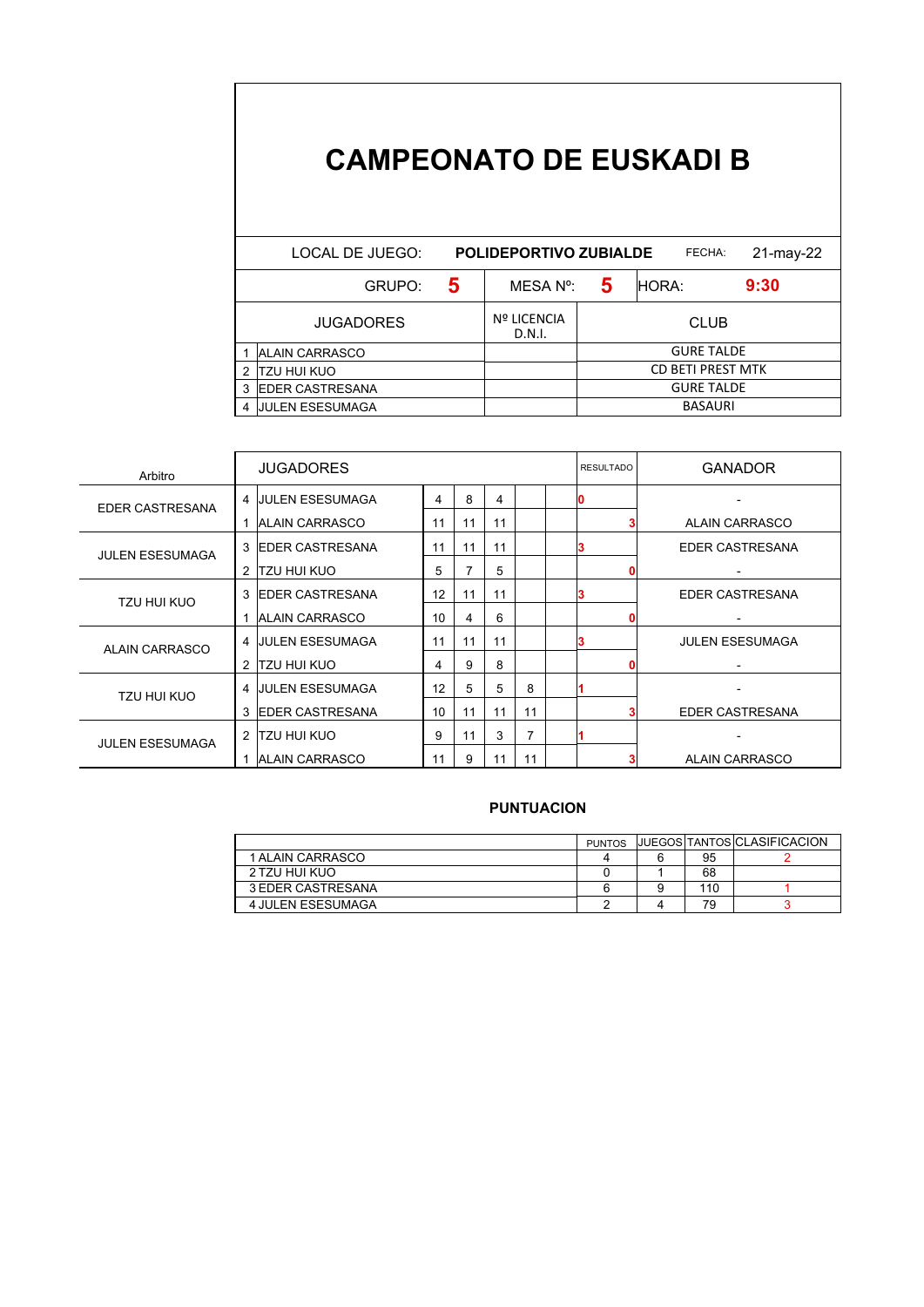|   | LOCAL DE JUEGO:                  | <b>POLIDEPORTIVO ZUBIALDE</b> | FECHA:         | 21-may-22             |      |  |  |
|---|----------------------------------|-------------------------------|----------------|-----------------------|------|--|--|
|   | 6<br>GRUPO:                      | MESA N°:                      | 6              | HORA:                 | 9:30 |  |  |
|   | <b>JUGADORES</b>                 | <b>Nº LICENCIA</b><br>D.N.I.  |                | <b>CLUB</b>           |      |  |  |
|   | <b>HAIYANG BARTOLOME</b>         |                               |                | <b>IRUN LEKA ENEA</b> |      |  |  |
|   | <b>JOSE JOAQUIN DE FRANCISCO</b> |                               | ABADIÑO        |                       |      |  |  |
| 3 | <b>ALEX BARR</b>                 |                               | <b>BASAURI</b> |                       |      |  |  |
|   | LUIS CARBAJO                     |                               | ARTXANDAKO     |                       |      |  |  |

| <b>JUGADORES</b><br>Arbitro    |   |                                |    |    |    | <b>RESULTADO</b> | GANADOR |  |                           |
|--------------------------------|---|--------------------------------|----|----|----|------------------|---------|--|---------------------------|
| <b>ALEX BARR</b>               | 4 | <b>LUIS CARBAJO</b>            | 10 | 5  | 9  |                  |         |  |                           |
|                                |   | <b>HAIYANG BARTOLOME</b>       | 12 | 11 | 11 |                  |         |  | <b>HAIYANG BARTOLOME</b>  |
| LUIS CARBAJO                   |   | 3 ALEX BARR                    | 11 | 6  | 16 | 10               |         |  |                           |
|                                | 2 | <b>JOSE JOAQUIN DE FRANCIS</b> | 8  | 11 | 18 | 12               |         |  | JOSE JOAQUIN DE FRANCISCO |
| <b>ISE JOAQUIN DE FRANCISO</b> |   | 3 ALEX BARR                    | 17 | 6  | 11 | 3                |         |  |                           |
|                                |   | <b>HAIYANG BARTOLOME</b>       | 19 | 11 | 8  | 11               |         |  | <b>HAIYANG BARTOLOME</b>  |
| <b>HAIYANG BARTOLOME</b>       |   | 4 LUIS CARBAJO                 | 8  | 3  | 6  |                  |         |  |                           |
|                                | 2 | <b>JOSE JOAQUIN DE FRANCIS</b> | 11 | 11 | 11 |                  |         |  | JOSE JOAQUIN DE FRANCISCO |
| <b>ISE JOAQUIN DE FRANCISO</b> |   | 4 LUIS CARBAJO                 | 5  | 4  | 6  |                  |         |  |                           |
|                                | 3 | <b>ALEX BARR</b>               | 11 | 11 | 11 |                  |         |  | <b>ALEX BARR</b>          |
| LUIS CARBAJO                   | 2 | <b>JOSE JOAQUIN DE FRANCIS</b> | 11 | 11 |    | 11               |         |  | JOSE JOAQUIN DE FRANCISCO |
|                                |   | <b>HAIYANG BARTOLOME</b>       | 5  | 8  | 11 | 9                |         |  |                           |

|                             | <b>PUNTOS</b> |     | IJUEGOSITANTOSICLASIFICACION |
|-----------------------------|---------------|-----|------------------------------|
| 1 HAIYANG BARTOLOME         |               | 116 |                              |
| 2 JOSE JOAQUIN DE FRANCISCO |               | 122 |                              |
| 3 ALEX BARR                 |               | 113 |                              |
| 4 LUIS CARBAJO              |               | 56  |                              |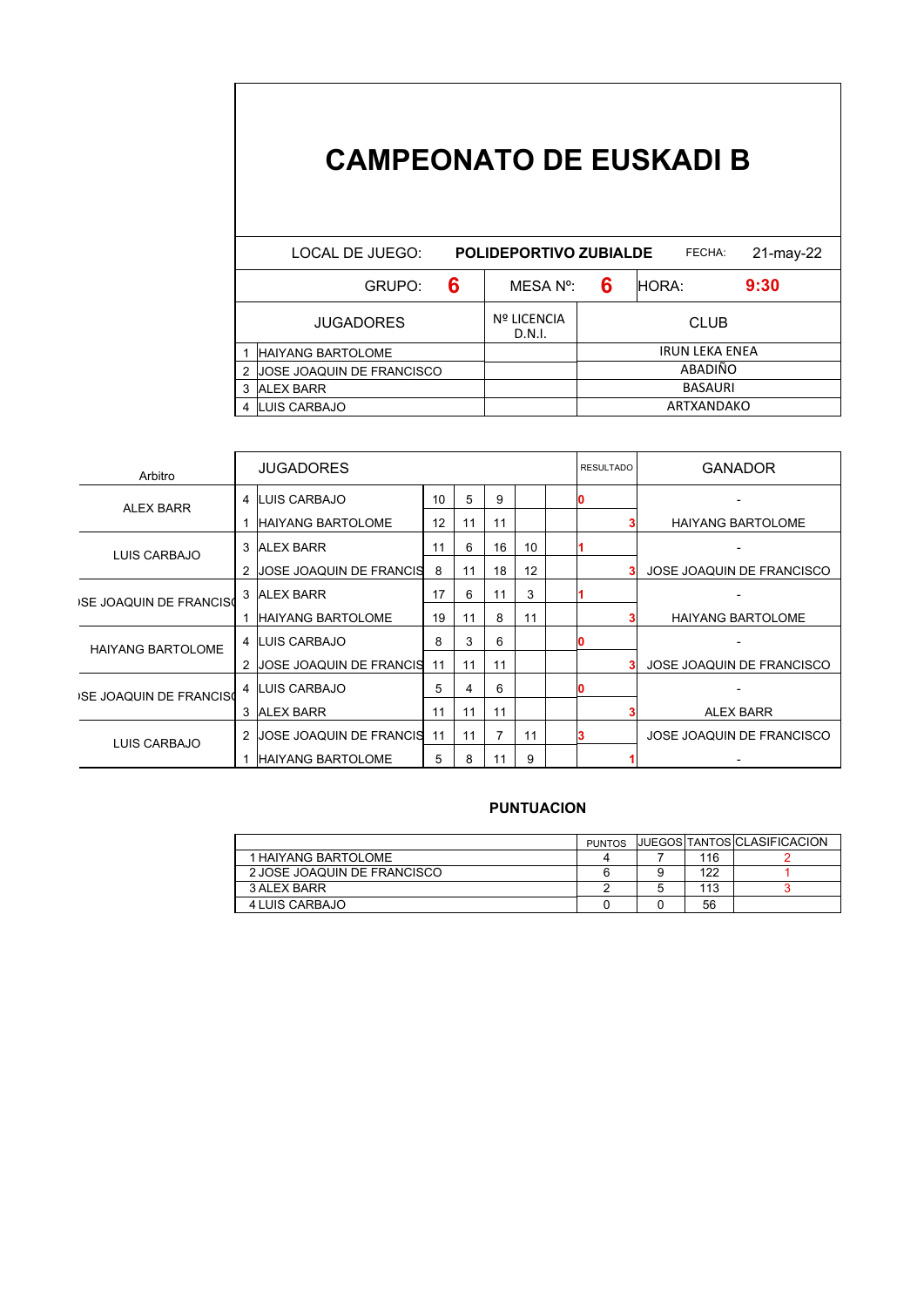|   | LOCAL DE JUEGO:         | <b>POLIDEPORTIVO ZUBIALDE</b> |                   | FECHA:            | 21-may-22 |  |  |  |
|---|-------------------------|-------------------------------|-------------------|-------------------|-----------|--|--|--|
|   | GRUPO:                  | MESA N°:                      |                   | HORA:             | 9:30      |  |  |  |
|   | <b>JUGADORES</b>        | <b>Nº LICENCIA</b><br>D.N.I.  |                   | <b>CLUB</b>       |           |  |  |  |
|   | <b>CRISTIAN MACARIO</b> |                               |                   | CD BETI PREST MTK |           |  |  |  |
| 2 | IUNAX SAGARDIA          |                               | ATL SAN SEBASTIAN |                   |           |  |  |  |
| 3 | <b>PABLO TOMAS</b>      |                               |                   | <b>BASAURI</b>    |           |  |  |  |
|   | <b>ROBERTO PRADANOS</b> |                               |                   | <b>FEKOOR</b>     |           |  |  |  |

| Arbitro                 |   | <b>JUGADORES</b>         |    |    | <b>RESULTADO</b> | <b>GANADOR</b> |   |                          |
|-------------------------|---|--------------------------|----|----|------------------|----------------|---|--------------------------|
| PABLO TOMAS             |   | 4 ROBERTO PRADANOS       | 3  | 9  | 4                |                |   |                          |
|                         |   | ICRISTIAN MACARIO        | 11 | 11 | 11               |                |   | <b>CRISTIAN MACARIO</b>  |
| ROBERTO PRADANOS        | 3 | <b>PABLO TOMAS</b>       | 11 | 11 | 13               |                | 3 | PABLO TOMAS              |
|                         | 2 | <b>IUNAX SAGARDIA</b>    | 4  | 9  | 11               |                |   | $\overline{\phantom{0}}$ |
| UNAX SAGARDIA           | 3 | <b>IPABLO TOMAS</b>      | 11 | 11 | 11               |                | 3 | PABLO TOMAS              |
|                         |   | ICRISTIAN MACARIO        | 6  | 6  | 3                |                |   |                          |
| <b>CRISTIAN MACARIO</b> | 4 | <b>IROBERTO PRADANOS</b> | 9  | 5  | 6                |                |   |                          |
|                         | 2 | IUNAX SAGARDIA           | 11 | 11 | 11               |                |   | UNAX SAGARDIA            |
| UNAX SAGARDIA           | 4 | <b>ROBERTO PRADANOS</b>  | 10 | 5  | 8                |                |   |                          |
|                         | 3 | <b>PABLO TOMAS</b>       | 12 | 11 | 11               |                |   | PABLO TOMAS              |
| ROBERTO PRADANOS        | 2 | UNAX SAGARDIA            | 11 | 4  | 3                | 3              |   |                          |
|                         | 1 | <b>CRISTIAN MACARIO</b>  | 7  | 11 | 11               | 11             |   | <b>CRISTIAN MACARIO</b>  |

|                    | <b>PUNTOS</b> |     | <b>JUEGOS TANTOS CLASIFICACION</b> |
|--------------------|---------------|-----|------------------------------------|
| 1 CRISTIAN MACARIO |               | 88  |                                    |
| 2 UNAX SAGARDIA    |               | 78  |                                    |
| 3 PABLO TOMAS      |               | 102 |                                    |
| 4 ROBERTO PRADANOS |               | 59  |                                    |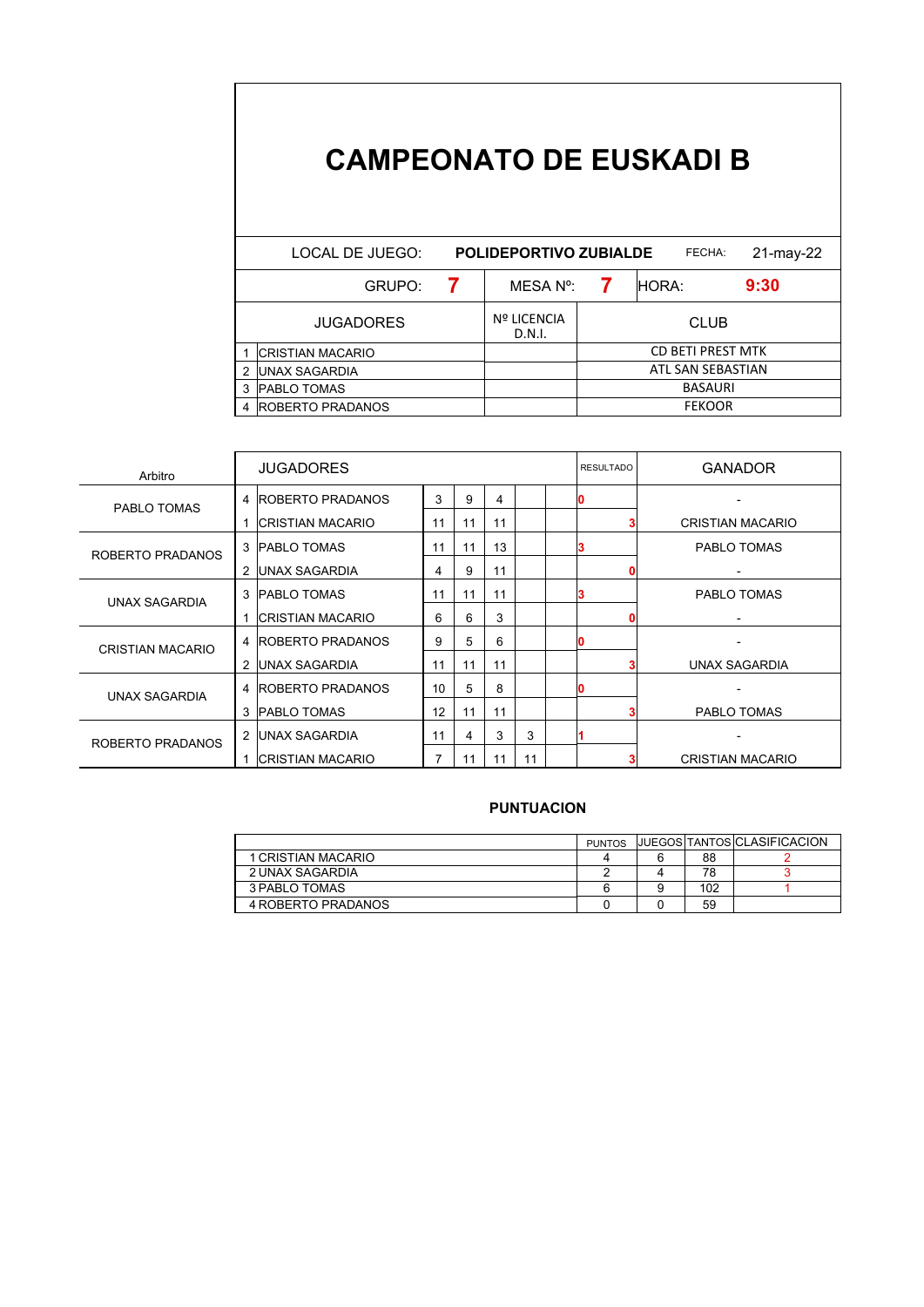|   | LOCAL DE JUEGO:             |   | <b>POLIDEPORTIVO ZUBIALDE</b> |                       | FECHA:         | $21$ -may- $22$ |  |  |
|---|-----------------------------|---|-------------------------------|-----------------------|----------------|-----------------|--|--|
|   | GRUPO:                      | 8 | MESA N°:                      | 8                     | <b>HORA:</b>   | 9:30            |  |  |
|   | <b>JUGADORES</b>            |   | <b>Nº LICENCIA</b><br>D.N.I.  |                       | <b>CLUB</b>    |                 |  |  |
|   | <b>ALAN BRANDON ANDRADE</b> |   |                               |                       | CD TM PEÑASKAL |                 |  |  |
| 2 | <b>AITOR VISCARRET</b>      |   |                               | <b>IRUN LEKA ENEA</b> |                |                 |  |  |
| 3 | <b>IMARIO RAMOS</b>         |   |                               | <b>BASAURI</b>        |                |                 |  |  |
|   | ALFREDO COB                 |   |                               | <b>FEKOOR</b>         |                |                 |  |  |

| Arbitro                |   | <b>JUGADORES</b>             |                | <b>RESULTADO</b> | <b>GANADOR</b> |    |    |   |                        |
|------------------------|---|------------------------------|----------------|------------------|----------------|----|----|---|------------------------|
| <b>MARIO RAMOS</b>     |   | 4 ALFREDO COB                | 13             | 11               | 11             | 9  | 6  | 2 |                        |
|                        |   | <b>IALAN BRANDON ANDRADE</b> | 11             | 13               | 6              | 11 | 11 |   | ALAN BRANDON ANDRADE   |
| ALFREDO COB            |   | 3 IMARIO RAMOS               | 6              | 11               | $\overline{7}$ | 10 |    |   |                        |
|                        |   | <b>AITOR VISCARRET</b>       | 11             | 6                | 11             | 12 |    |   | <b>AITOR VISCARRET</b> |
| AITOR VISCARRET        |   | 3 IMARIO RAMOS               | 11             | 11               | 9              | 9  | 10 |   |                        |
|                        |   | <b>JALAN BRANDON ANDRADE</b> | 9              | 3                | 11             | 11 | 12 |   | ALAN BRANDON ANDRADE   |
| ALAN BRANDON ANDRADE   |   | 4 ALFREDO COB                | 10             | 6                | 11             | 9  | 2  |   |                        |
|                        | 2 | <b>IAITOR VISCARRET</b>      | $\overline{7}$ | 11               | 6              | 11 | 11 |   | <b>AITOR VISCARRET</b> |
| <b>AITOR VISCARRET</b> |   | 4 ALFREDO COB                | 7              |                  | 9              |    |    |   |                        |
|                        | 3 | <b>IMARIO RAMOS</b>          | 11             | 11               | 11             |    |    |   | <b>MARIO RAMOS</b>     |
| ALFREDO COB            | 2 | <b>IAITOR VISCARRET</b>      | 6              | 8                | 5              |    |    |   |                        |
|                        |   | <b>JALAN BRANDON ANDRADE</b> | 11             | 11               | 11             |    |    |   | ALAN BRANDON ANDRADE   |

|                        | <b>PUNTOS</b> |     | <b>IJUEGOSITANTOSICLASIFICACION</b> |  |
|------------------------|---------------|-----|-------------------------------------|--|
| 1 ALAN BRANDON ANDRADE |               | 131 |                                     |  |
| 2 AITOR VISCARRET      |               | 105 |                                     |  |
| 3 MARIO RAMOS          |               | 117 |                                     |  |
| 4 ALFREDO COB          |               | 111 |                                     |  |